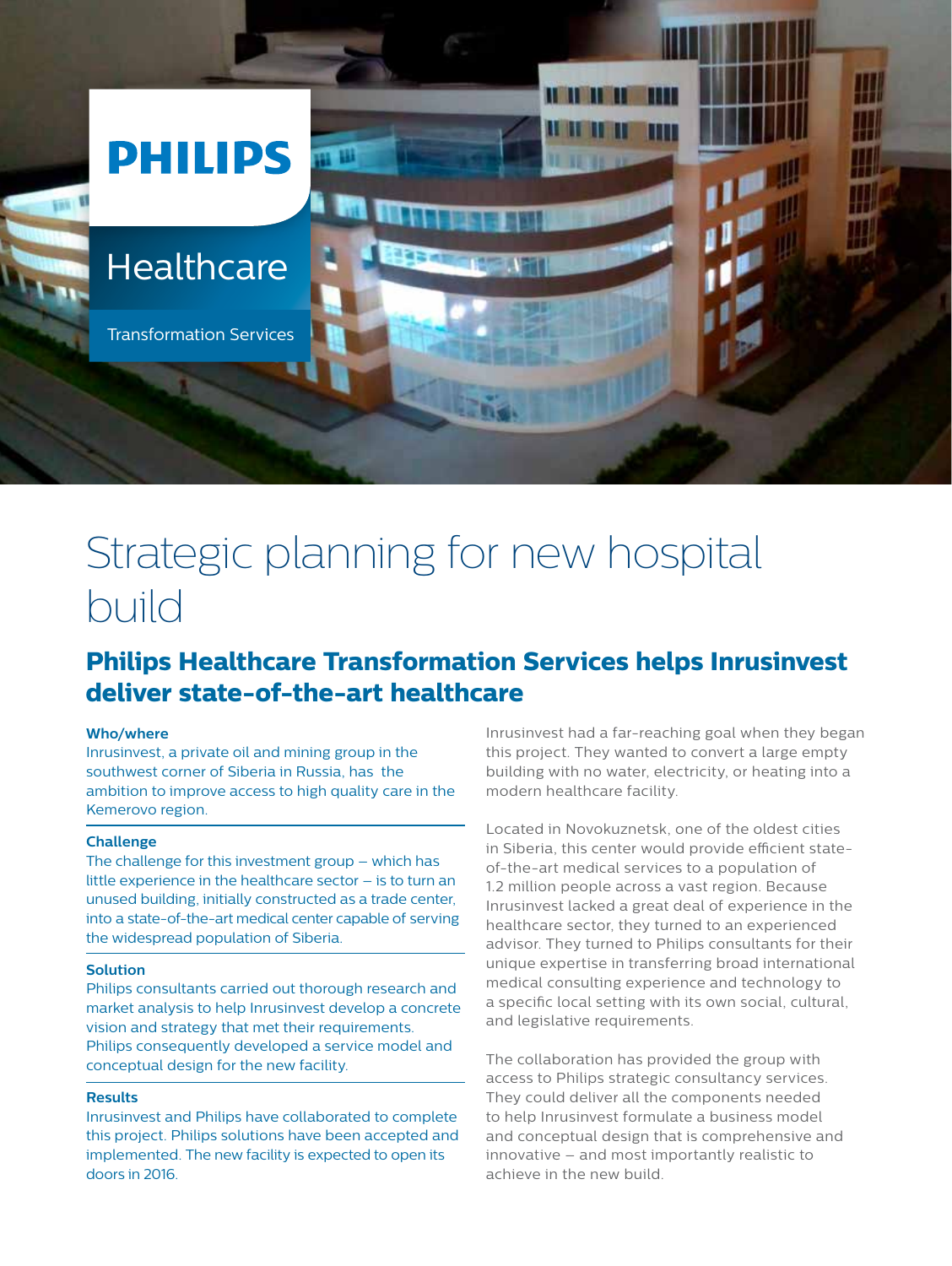The group initially asked Philips to carry out a quick feasibility scan that included a market analysis, high level service model proposal, and high level assessment of using the building for a medical facility. Impressed with the expertise on improving clinical, operational, technical and financial performance of healthcare organizations demonstrated by the consultants, the work quickly developed into a fullblown project involving 12 workstreams responsible for all aspects of the project.

#### **Market analysis**

The vision for the new hospital was to be an open, innovative private medical center in the city of Novokuznetsk to provide landmark healthcare services

to the Kemerovo region. To create a successful business model for this center, it was critical to understand disease patterns and the competitive landscape of the region. Philips consultants assisted Inrusinvest in collecting key market information to identify key trends, treatment, and diagnostics methods, and the availability of specific services.

The market analysis identified key disease groups, which could help target the main patient flow for both inpatient and outpatient services. Local citizens provided significant input to the market analysis. A survey was conducted to capture information about their healthcare spending habits and their view on the availability of services and quality of care.

Special attention was given in this project to the fact that the new medical center will serve a widespread geographical area. In line with the client's ambition, Philips consultants accompanied the client to local healthcare community events to hear about specific local healthcare challenges, as well as talk about structural healthcare transformation and modern connected healthcare technologies. These collaborative contributions were well received and will help increase awareness of Inrusinvest's ambitions in delivering good quality care as well as increase future referrals.



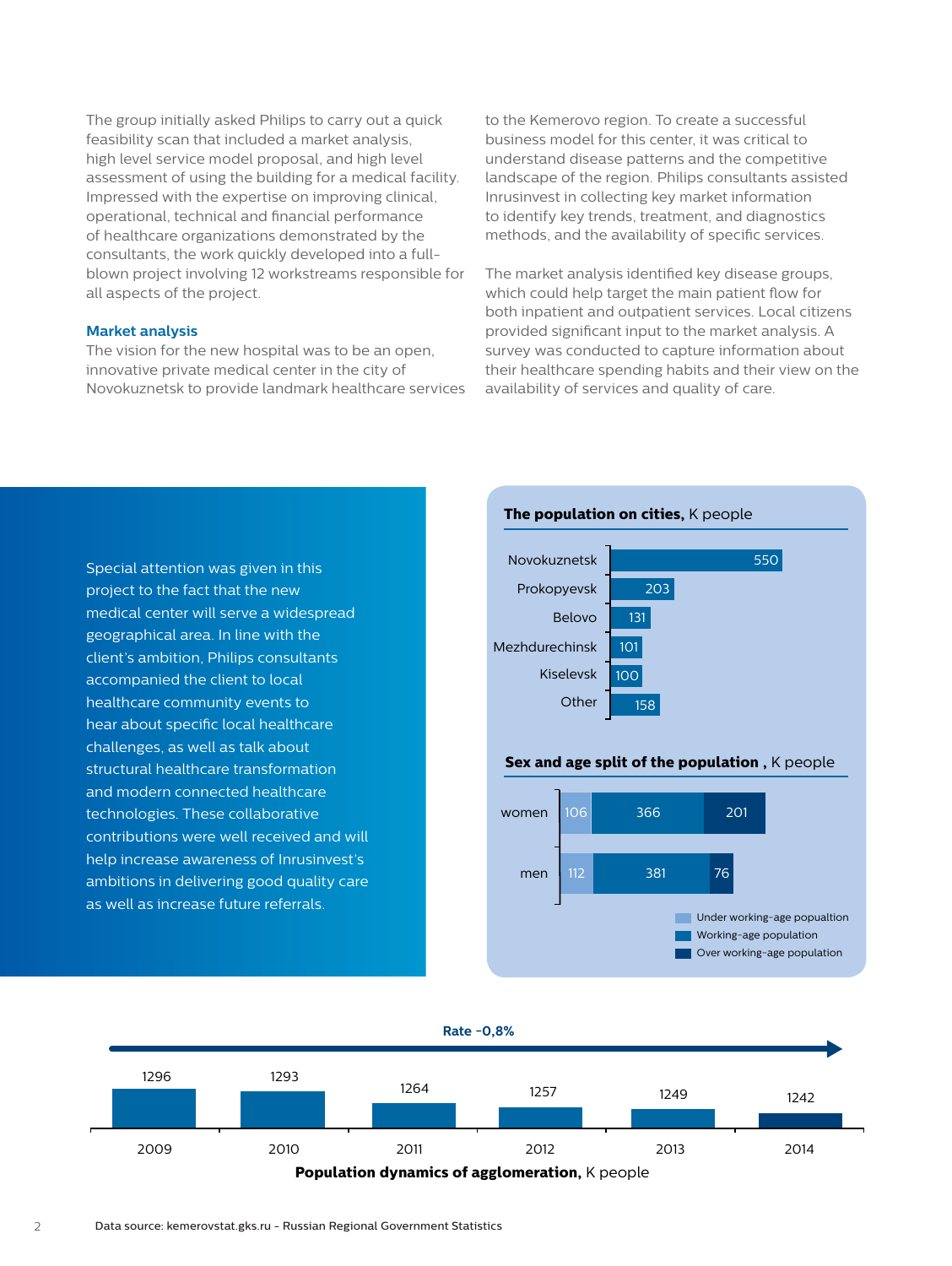A detailed analysis was then done to correctly match supply and demand, as well as find appropriate price points for key services to calculate preliminary revenues.

A number of interviews with key regional clinics and healthcare authorities allowed the consultants to make a preliminary market forecast.

Market analysis of the region produced statistics of the local population and defined potential need for healthcare services. This research was used to develop the hospital strategic plan, the service model and the conceptual design for the new medical center.

# **Strategic plan**

Formulating the ambition of the medical center and making the right strategic choices was critical for its future planning. Philips consultants initiated and conducted a strategy workshop with Inrusinvest management and the future healthcare leadership team. During the workshop, the mission and vision of the medical center was formulated and key strategic goals were set. Growth scenarios were identified and then prioritized by consultants before being fed into the Philips service and capacity modelling tools for further calculation and evaluation.

As a next step the strategic goals were transformed into strategic initiatives covering four segments: Markets and Patients, Finance, Processes & Operational Efficiency, Technology and Innovation. Each strategic initiative led to a specific action plan that was cross checked with the market analysis, the service and capacity calculations, as well as expert advice from Philips international experts.

The strategic plan provided Inrusinvest with a clear vision and high level action plan for the next seven years to help them transition into a leading regional healthcare service provider with several connected centers of excellence and primary care units across the Kemerovo region.

"As one of the global leaders in healthcare consulting, we engaged Philips for our project. There were three components to the scope of their work:

A detailed market analysis describing the most highly demanded medical services in the region and expected patient volume

An economic model and unique business plan that facilitated our decision making on the feasibility of the medical center

A service model, developed specifically by Philips, to help us understand the scope of the equipment and knowledge required to provide best-in-class medical services

We continue to work with the Philips team. Based on our experience with the Philips consulting team, we will certainly continue to draw upon their expertise after the medical center opens in 2016."

**Dmitry Danziger, Chief Medical Officer**